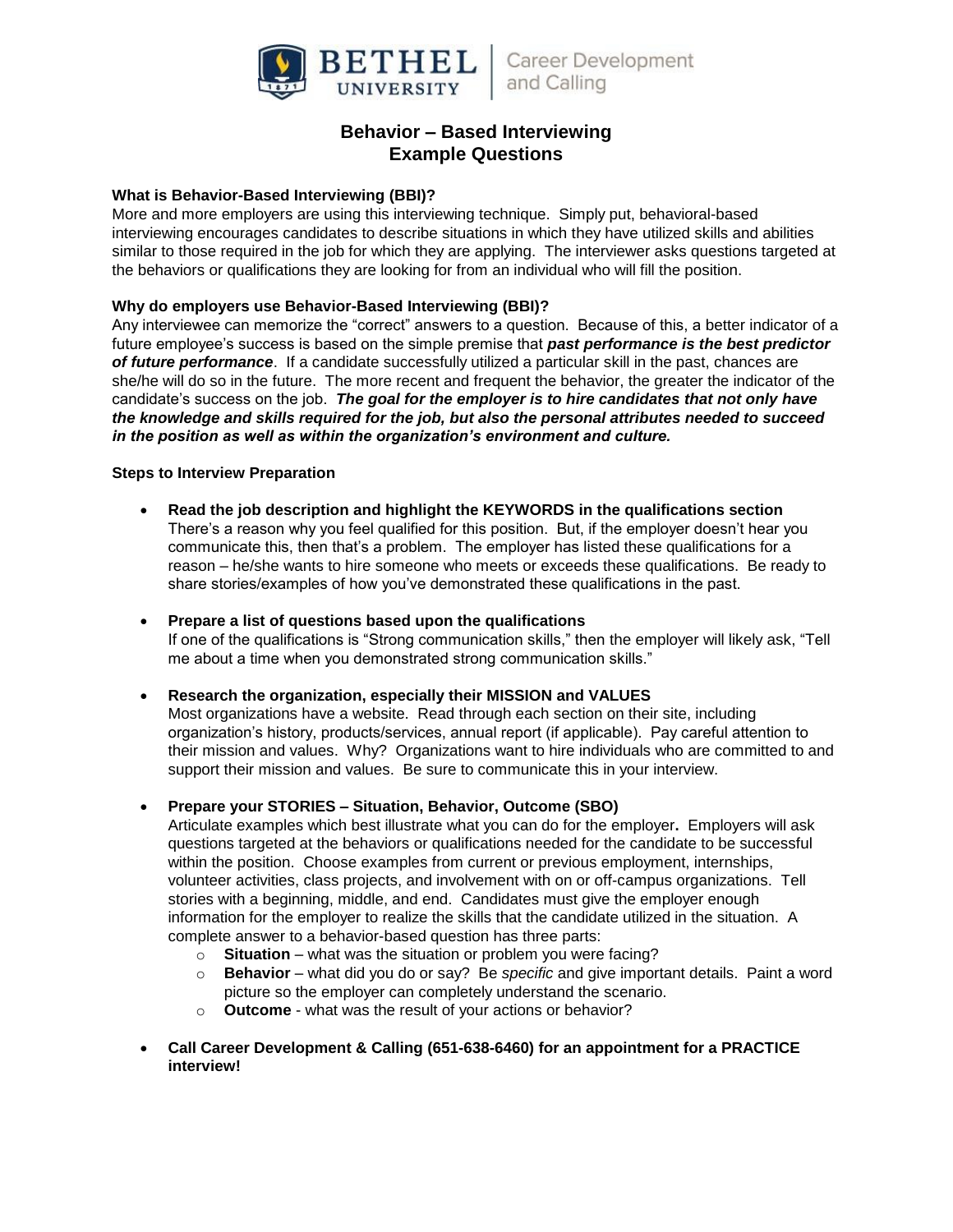## **Example Questions**

The following are examples of possible behavior based questions which employers frequently try to assess during an interview:

**Problem Solving -** When was the last time you solved a difficult problem that had significant impact? What was the situation? How did you go about analyzing the problem? What alternative solutions did you consider? Explain how you implemented your solution. What was the outcome?

**Teamwork -** Tell me about a time when you worked with a team to solve a problem. What steps did *you* take? How were you involved? What was the outcome? How would you describe your role on the team?

**Decision Making -** What was the most difficult decision you have made in the last six months? What was the situation? What made it difficult? What factors or variables did you consider? What did you decide? What was the result?

**Initiative/Self-Motivation -** Describe your best example of taking the initiative to do something that needed to be done, even though it wasn't really your responsibility or, Tell me about a time when you saw a better way to do something. What was the situation? What circumstances required you to act? What actions did you take? What impact did your initiative have on the situation?

**Achievement Drive -** Describe a situation in which you believe you were effective in achieving an ambitious goal. What caused you to work hard to meet this objective? What methods or skills did you use to meet your goal? What were the results? What feedback did you receive from others?

**Motivation -** Explain an instance in which you were part of a team or group that needed to be motivated. How did you go about moving the team forward or bringing them together on a project? What was the outcome?

**Detail Oriented -** Tell me about the most significant project you have worked on in which it was crucial to keep track of details while still managing the "big picture." What was the project? What skills did you utilize in managing it? How did the project turn out? What feedback did you receive on your management of the task?

**Communication -** Describe for me when you had great difficulty communicating your thoughts clearly to another person or group. What was the situation? Where did the difficulty in communicating effectively lie? What did you do to get your point across more clearly? What was the outcome?

**Conflict Management -** Detail an example of when you voiced a concern or disagreement to a co-worker, supervisor, or professor. What was the concern or disagreement? What did you say? What was his/her reaction? What was the outcome of the disagreement?

**Coordinating/Leading Others/Leadership/Delegation -** Identify a situation in which you had to coordinate several people to achieve a goal. What prompted you to take the lead? How did you go about coordinating and leading the group? How did they respond? What was the outcome?

**Managing Stress -** Describe your most disappointing experience, or tell me about a time when you were under a lot of stress? What where the circumstances? How did you cope with it? What did you do to move beyond it?

**Technical Expertise** - Share with me the circumstances of when you needed to use your technical knowledge to solve a problem. What was the problem? What technical knowledge did you utilize to solve it? What was the outcome?

**Thinking Critically** - Tell me an instance in which you personally had to analyze a situation, problem, or task and come up with a result or recommendations.

**Flexibility -** Explain a time when your plans had to change because of circumstances or other people. What was the situation? What changes did you have to make? How did you handle the changes? What would you do differently?

*Please Note: These sample interview questions are not an exhaustive list of all potential questions that*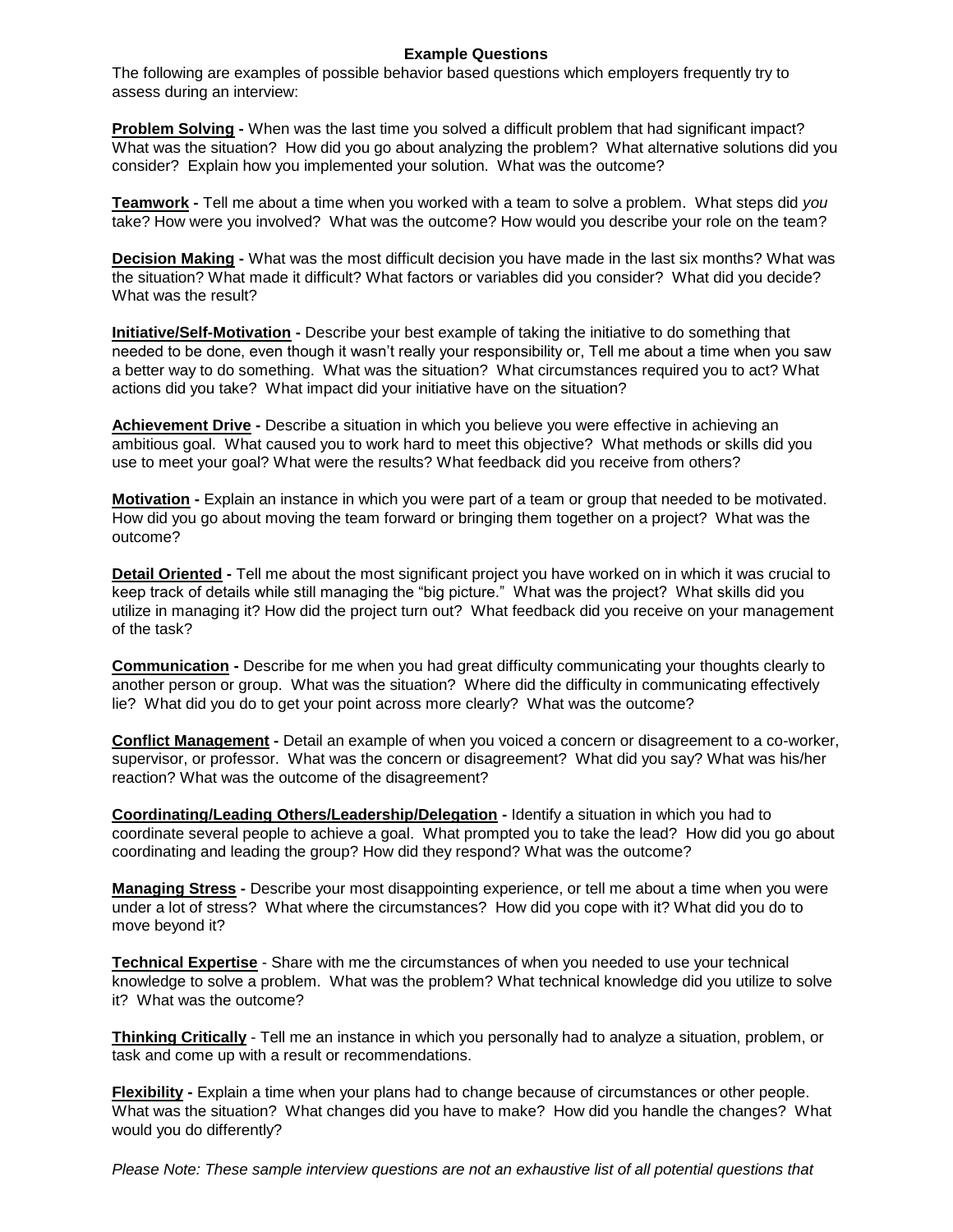*may be asked during an interview. Rather, these questions are intended to help you prepare for a general interview.*

- 1. Tell me a little bit about yourself.
- 2. What led to your interest in \_\_\_\_\_\_\_ and why did you choose this field?
- 3. Why do you want to work for us and how would you benefit this organization?
- 4. What courses did you like best/least in your education? Why? Tell me about your GPA.
- 5. What extra training or classes have you taken to prepare yourself for this position?
- 6. What is your proudest accomplishment from your education?
- 7. You mentioned internship. Tell me what you learned from that experience.
- 8. What has best prepared you for your career in \_\_\_\_\_?
- 9. What do you consider as your most significant strengths? Weaknesses? In other words, what areas of opportunity are you working on?
- 10. Describe a challenging problem you faced in one of your previous positions. How did you solve the problem?
- 11. Tell me about a time when you worked with a team to solve a problem. What steps did you take? How were you involved? What was the outcome? How would you describe your role on the team?
- 12. Tell me about a time when you have had to prioritize tasks.